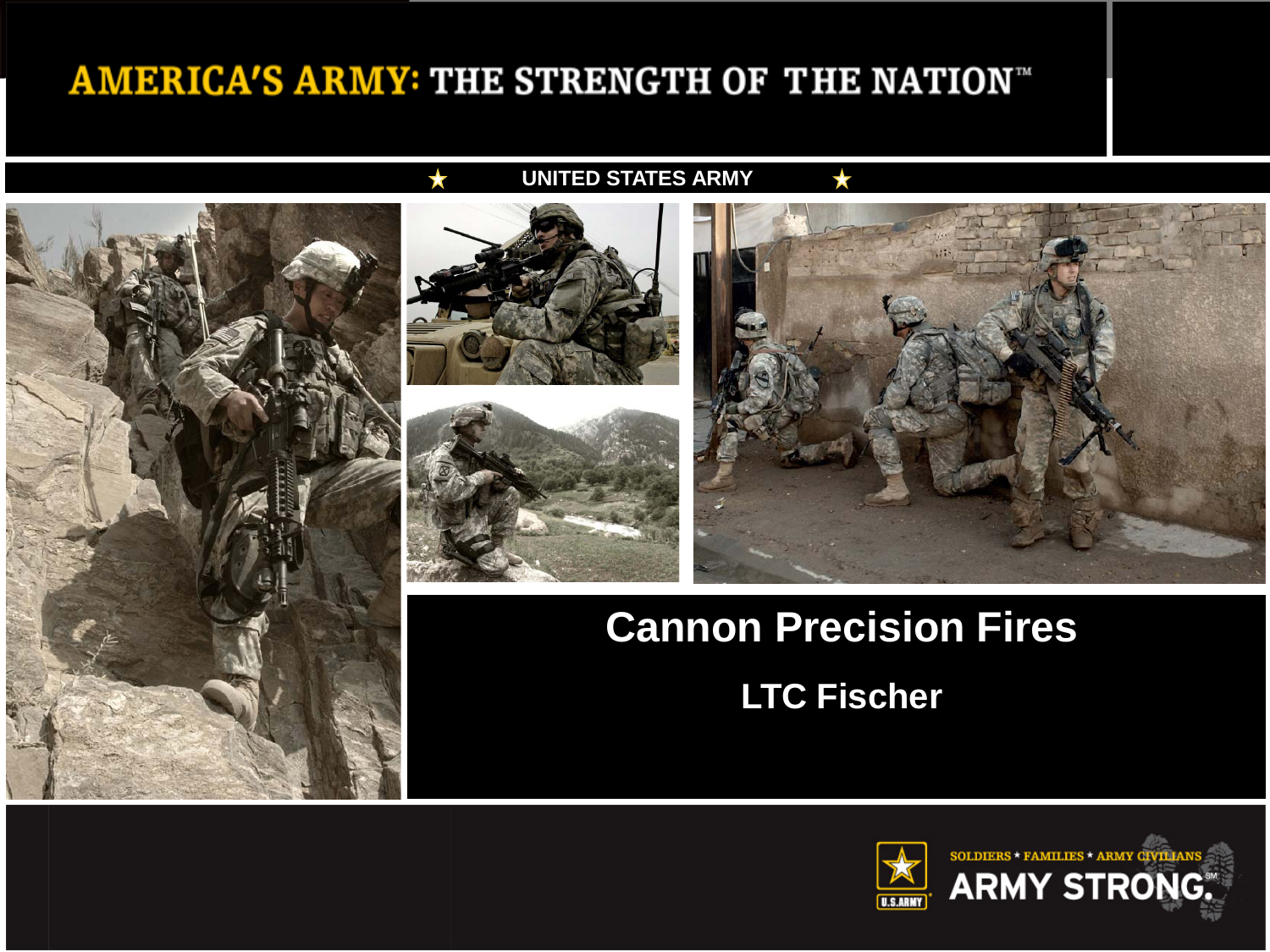# **Five Requirements**

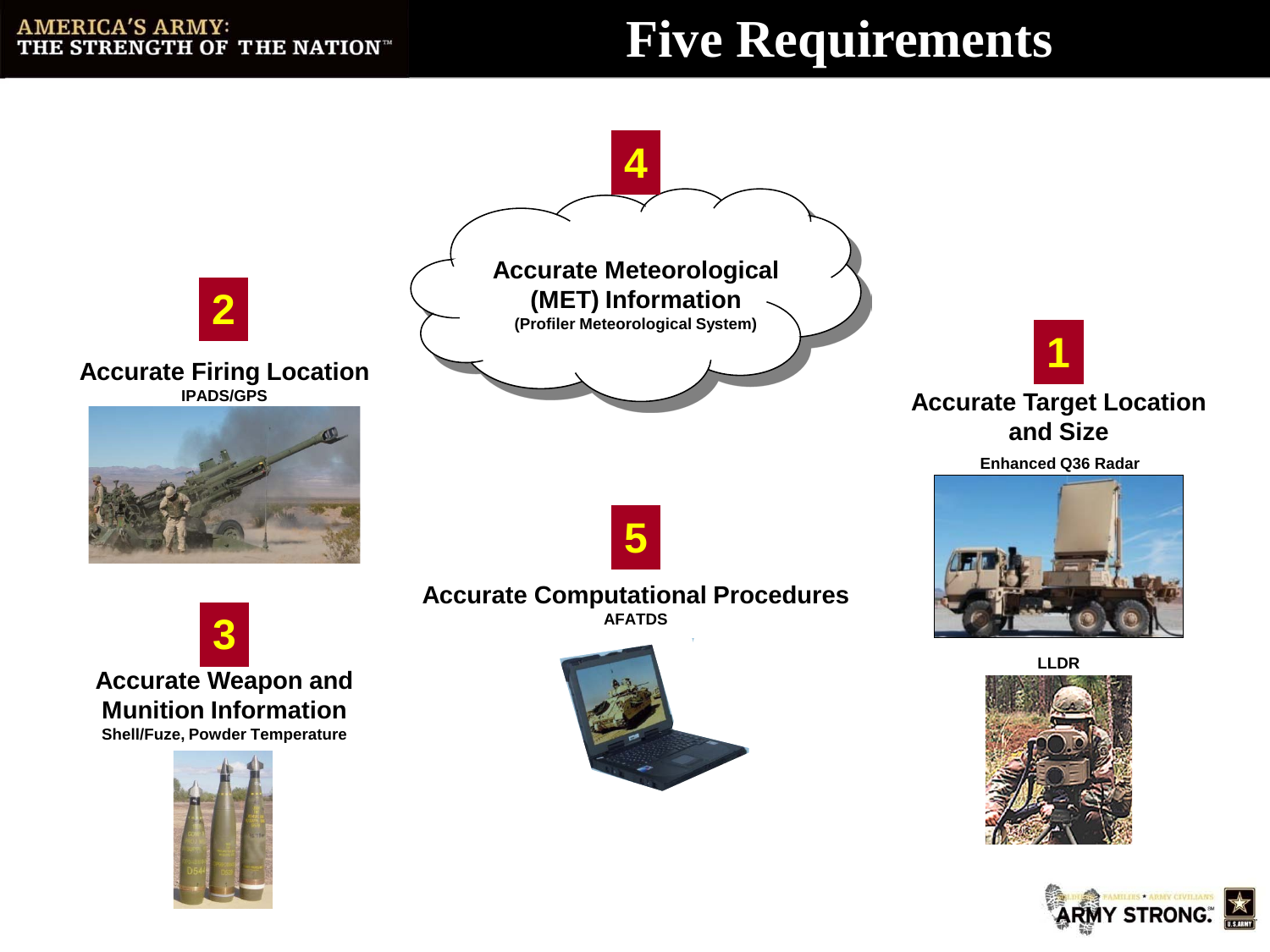#### **AMERICA'S ARMY:<br>THE STRENGTH OF THE NATION**"

## **Precision Munitions**

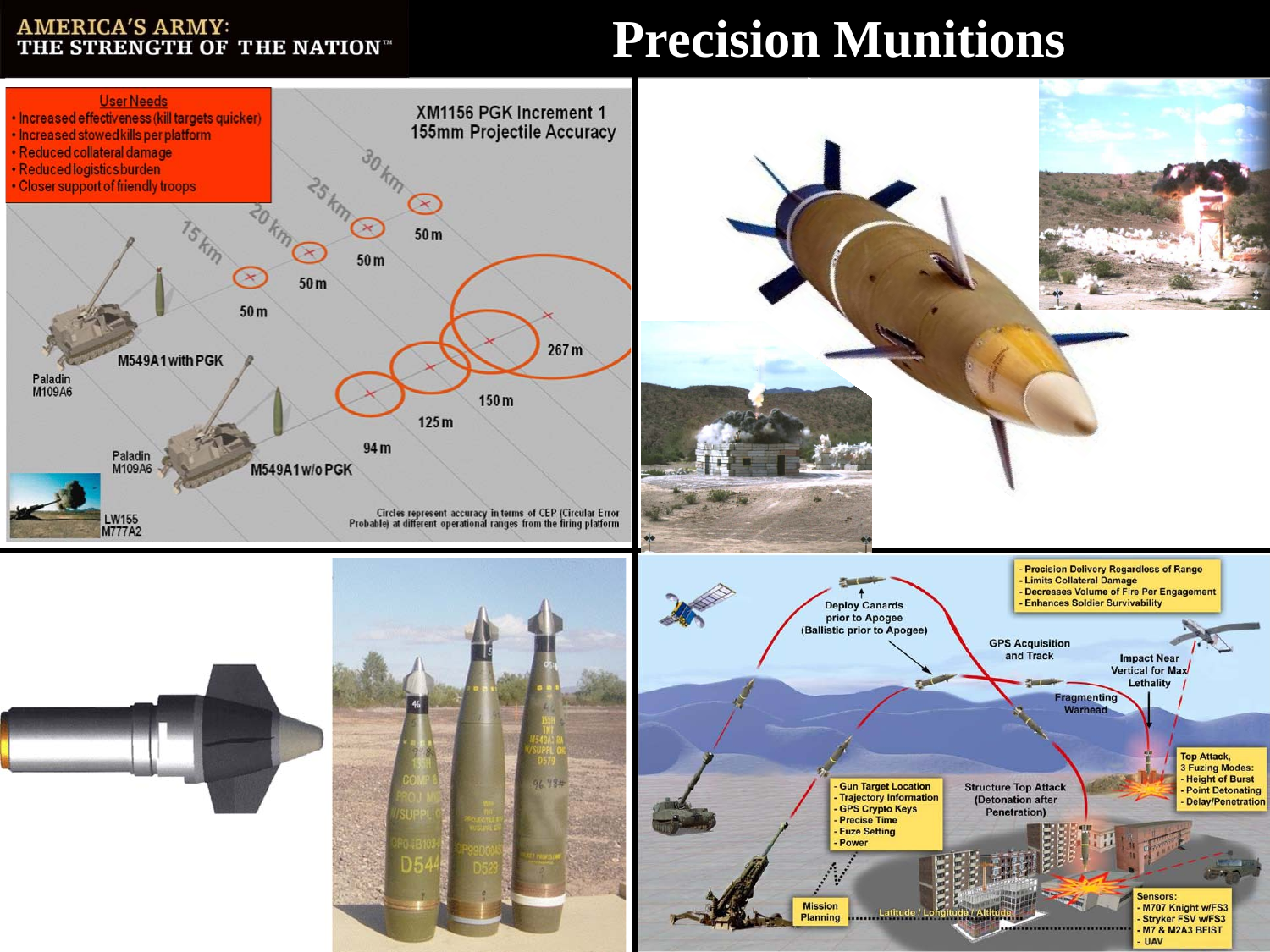**AMERICA'S ARMY:** THE STRENGTH OF THE NATION™

## **Indirect Fires Precision Portfolio**

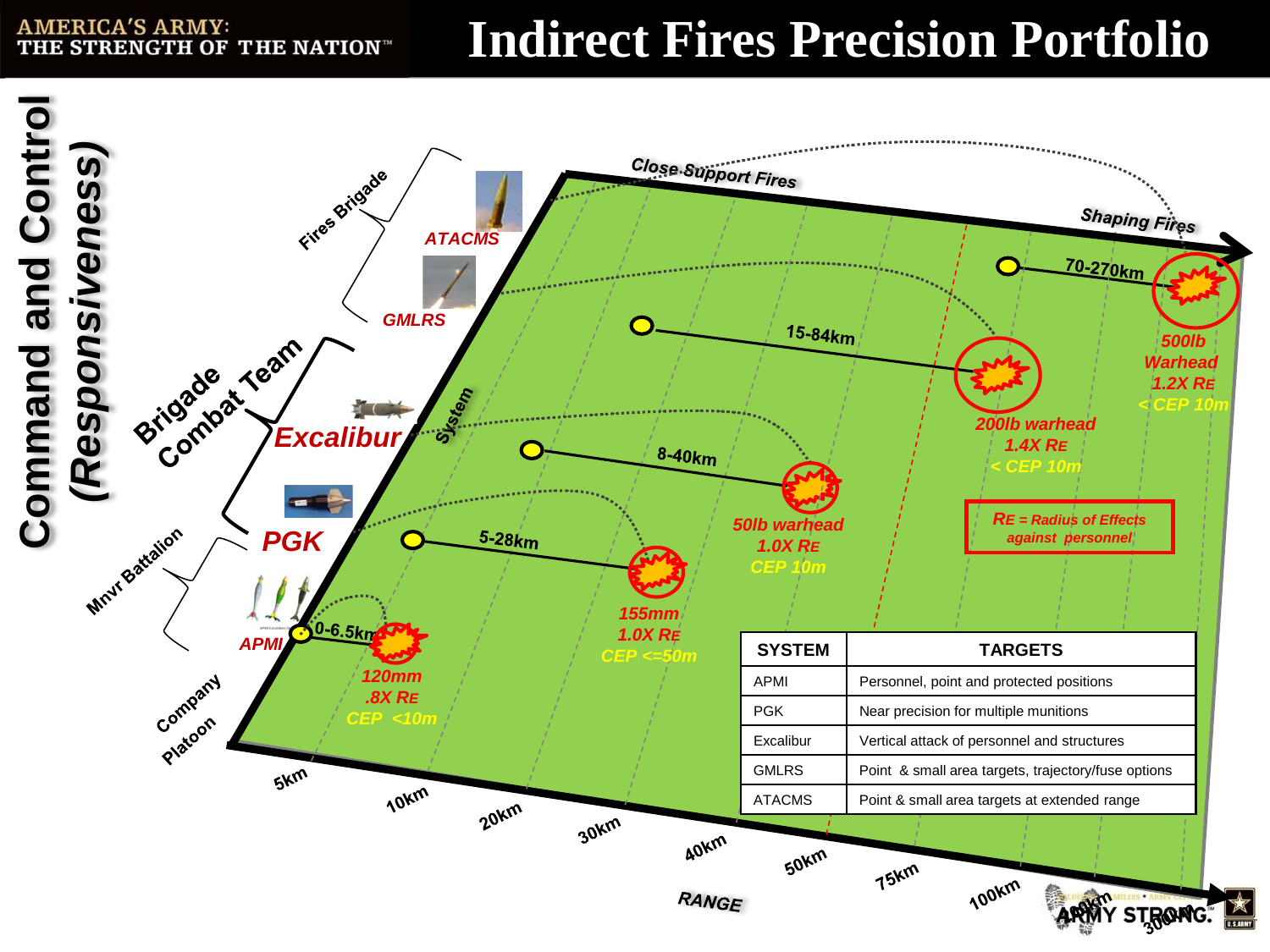#### **AMERICA'S ARMY:** THE STRENGTH OF THE NATION™

# **Mix of Capabilities**

**Housing density can vary widely over small** distances between terrain elements

**Selecting munitions with increasing levels of** precision may be most cost-effective

> **Guided Munition**

**Cultural Area**

**Densely-Packed Urban**

**Precisi Munition**

**120m Radius Circle**

**Sparsely-Packed Urban 50m Radius Circle**

**Open Area**

**Area Munition**

> **"An organic precision indirect fire munition will allow commanders to engage targets in environments that ordinarily require putting Soldiers and non-combatants in harms way or cause unnecessary collateral damage"**

**Precision 10m Radius Circle**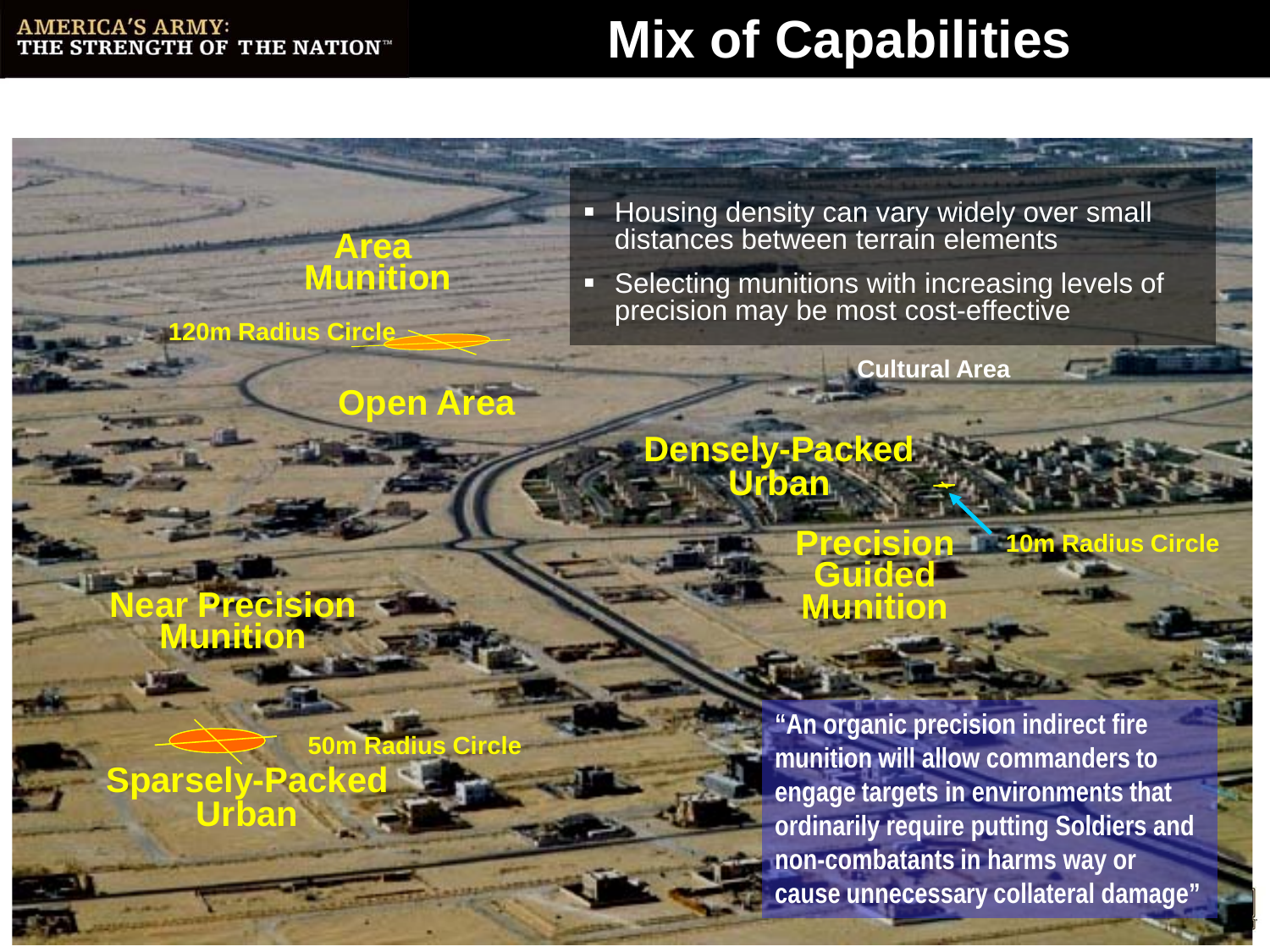# **Balancing Precision Fires**

*The tactical commander will have many fires capabilities available in the future. These are divided into general area fires, efficient area fires (near precision) and precision fires. The targeting conditions necessary to utilize these capabilities will aid the commander to optimize these fires assets.* 

| <b>Conventional - Non-Precision</b> | <b>Near-Precision</b>                  | <b>Precision</b>           |
|-------------------------------------|----------------------------------------|----------------------------|
| <b>155mm HE</b>                     | 155mm HE with PGK                      | <b>Excalibur</b>           |
| 260m CEP (max range)                | $<$ 50m CEP                            | 10m CEP                    |
| atch round to task                  |                                        |                            |
| • Area coverage required            | <b>• Efficient area fires required</b> | • Point target attack      |
| • Precision not required            | . Near precision creates               | • Precision required (<10m |
| • TLE* not restricted               | efficiency                             | CEP)                       |
| • CD <sup>**</sup> not an issue     | • TLE between 30m and 120m             | $\bullet$ TLE $\leq$ 25m   |
| • Ammunition resupply is            | • CD is a consideration                | • Minimize CD              |
| not an issue                        | • Reduced resupply burden              | • Lowest resupply burden   |

*Scaleable precision provides more effective and efficient fires*